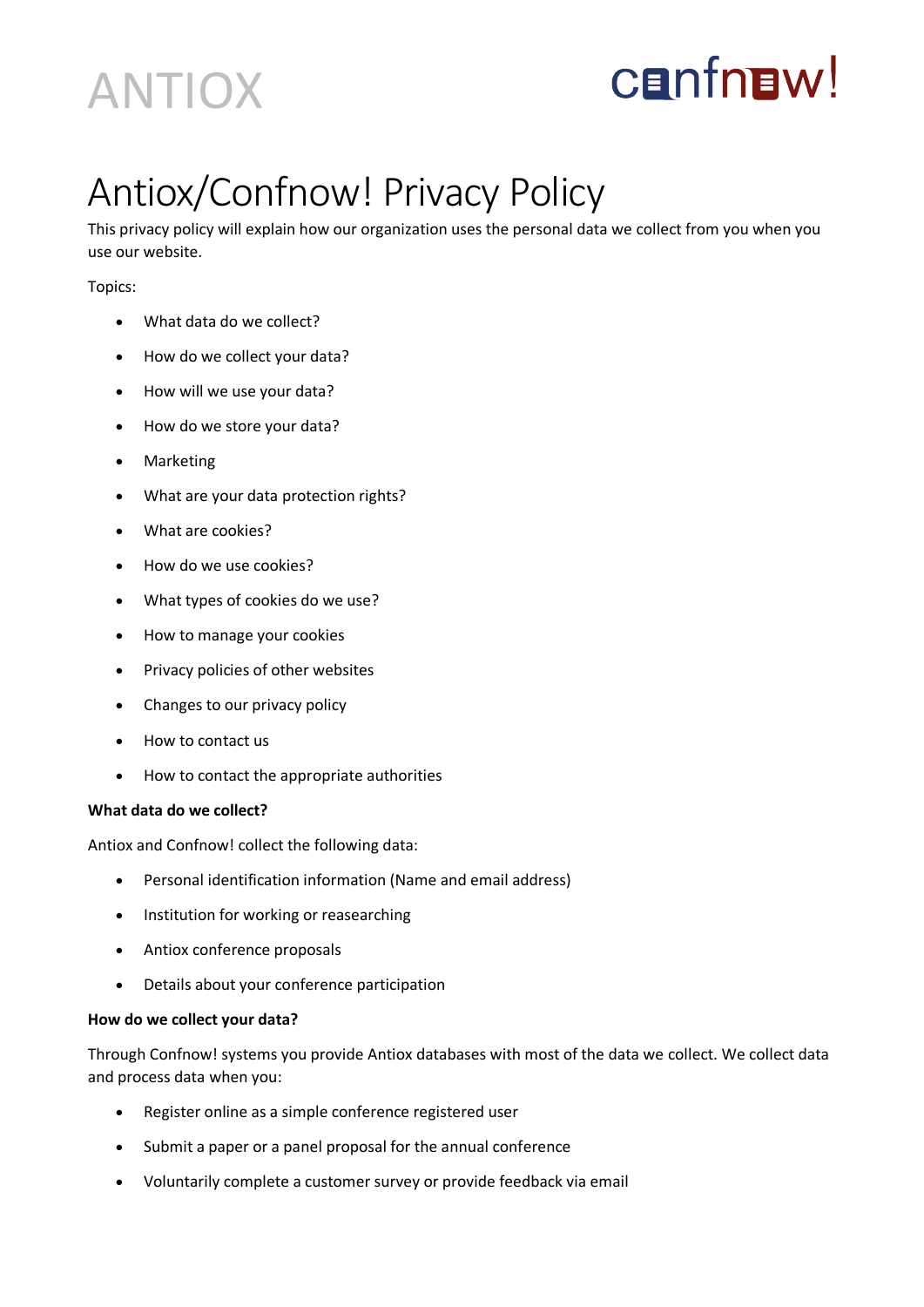

### **CENTREW!**

Antiox/Confnow! may also receive your data indirectly from the following sources:

• Submissions by *other* papers or panels where you are registered as co-proponent, i.e. meaning your name and email are filled in.

#### **How will we use your data?**

Antiox/Confnow! collect your data so that we can:

- View, list and manage your submitted papers or panels
- Email you with any needed feedback concerning the submission process as well as the acceptance process, if requested by the current conference policies
- Email you with confirmation about your registration to the conference as participant
- Forward your email and amount to pay to an external payment system (Paypal) for the only purpose of completing the payment itself
- Compile an invoice document for payments concerning conference participation

If you agree and if requested by the conference policies, Antiox will share your data with external companies so that they may offer you their services

- Google Analytics
- Confnow!
- Zoom

When Antiox processes your order, it may send your data to, and also use the resulting information from, credit reference agencies to prevent fraudulent purchases.

#### **How do we store your data?**

Antiox securely stores your data through Confnow! support at SiteGround hosting servers, and specifically in a single database.

Confnow! will keep your data for as long as Antiox conference organizing and scientific committee will ask to do so. At any rate this will be for no more than 15 years. Once this time period has expired, we will delete your data by erasing the database.

#### **Marketing**

Confnow! would like to send you information about products and services that we think you might like.

If you have agreed to receive marketing, you may always opt out at a later date.

You have the right at any time to stop Confnow! from contacting you for marketing purposes.

If you no longer wish to be contacted for marketing purposes, please write to info@confnow.eu with subject "[Cancel marketing agreement]".

#### **What are your data protection rights?**

Antiox would like to make sure you are fully aware of all of your data protection rights. Every user is entitled to the following: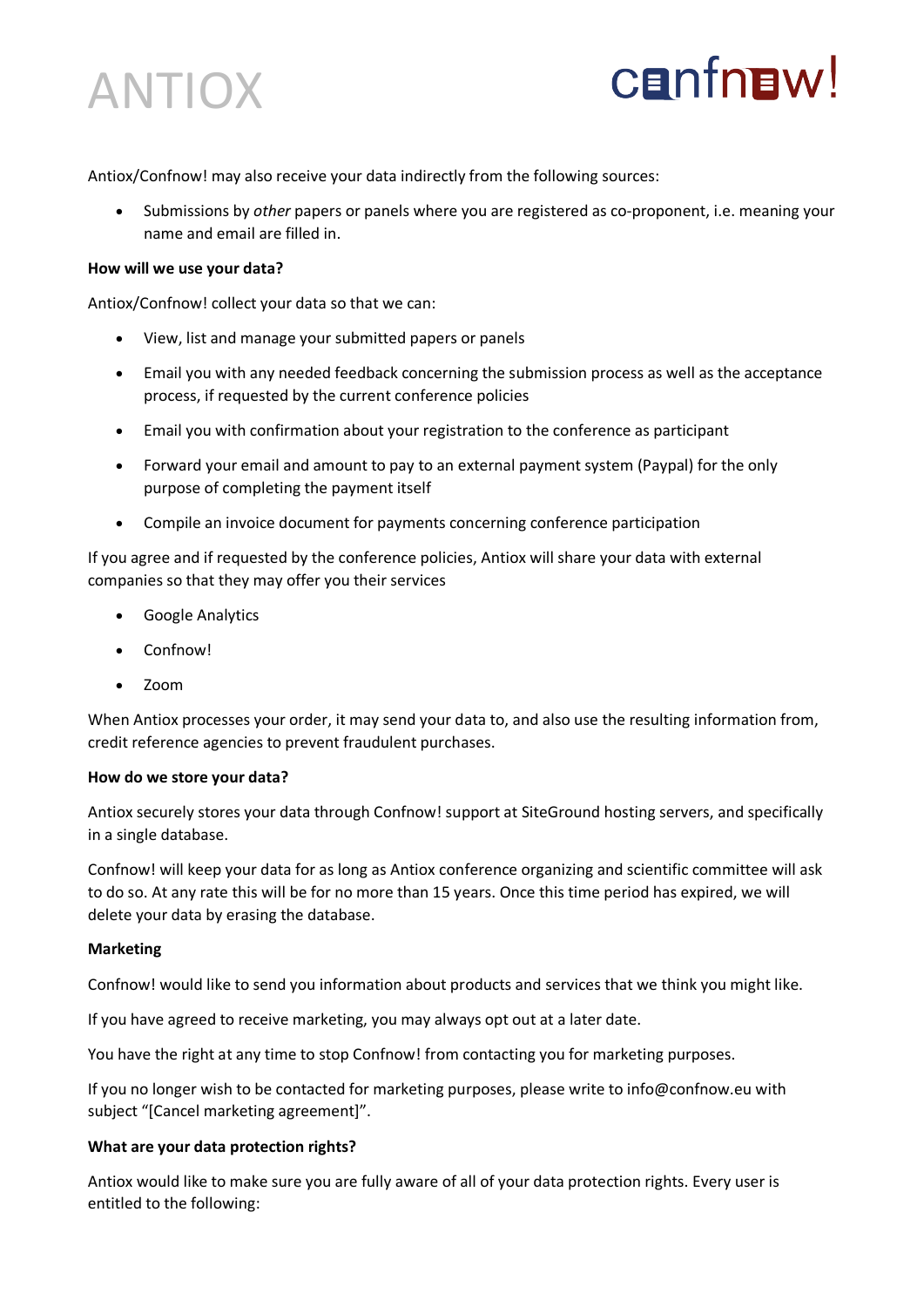



The right to access - You have the right to request Antiox for copies of your personal data.

The right to rectification – You have the right to request that Antiox correct any information you believe is inaccurate.

The right to erasure – You have the right to request that Antiox/Confnow! erase your personal data, under certain conditions.

The right to restrict processing – You have the right to request that Antiox restrict the processing of your personal data, under the condition that the hosted conference scientific committee agrees with it.

The right to object to processing – You have the right to object to Antiox's processing of your personal data, under the condition that the hosted conference scientific committee agrees with it.

The right to data portability – You have the right to request that Antiox transfer the data that we have collected to another organization, or directly to you, under the condition that the hosted conference scientific committee agrees with it.

If you make a request, we have one month to respond to you. If you would like to exercise any of these rights, please contact us at our email: info@antiox.it

#### **Cookies**

Cookies are text files placed on your computer to collect standard Internet log information and visitor behavior information. When you visit our websites, we may collect information from you automatically through cookies or similar technology.

#### **How do we use cookies?**

Confnow uses cookies in a range of ways to improve your experience on our website, including:

- Keeping you signed in
- Understanding how you use our website

#### **What types of cookies do we use?**

There are a number of different types of cookies, however, our website uses:

- Functionality Our Company uses these cookies so that we recognize you on our website and remember your previously selected preferences. These could include what language you prefer and location you are in.
- A mix of first-party and third-party cookies are used.
- Google Analytics cookies might be use for the only purposes of tracking anonymously the browsing of our website.

#### **How to manage cookies**

You can set your browser not to accept cookies, and the above website tells you how to remove cookies from your browser. However, in a few cases, some of our website features may not function as a result.